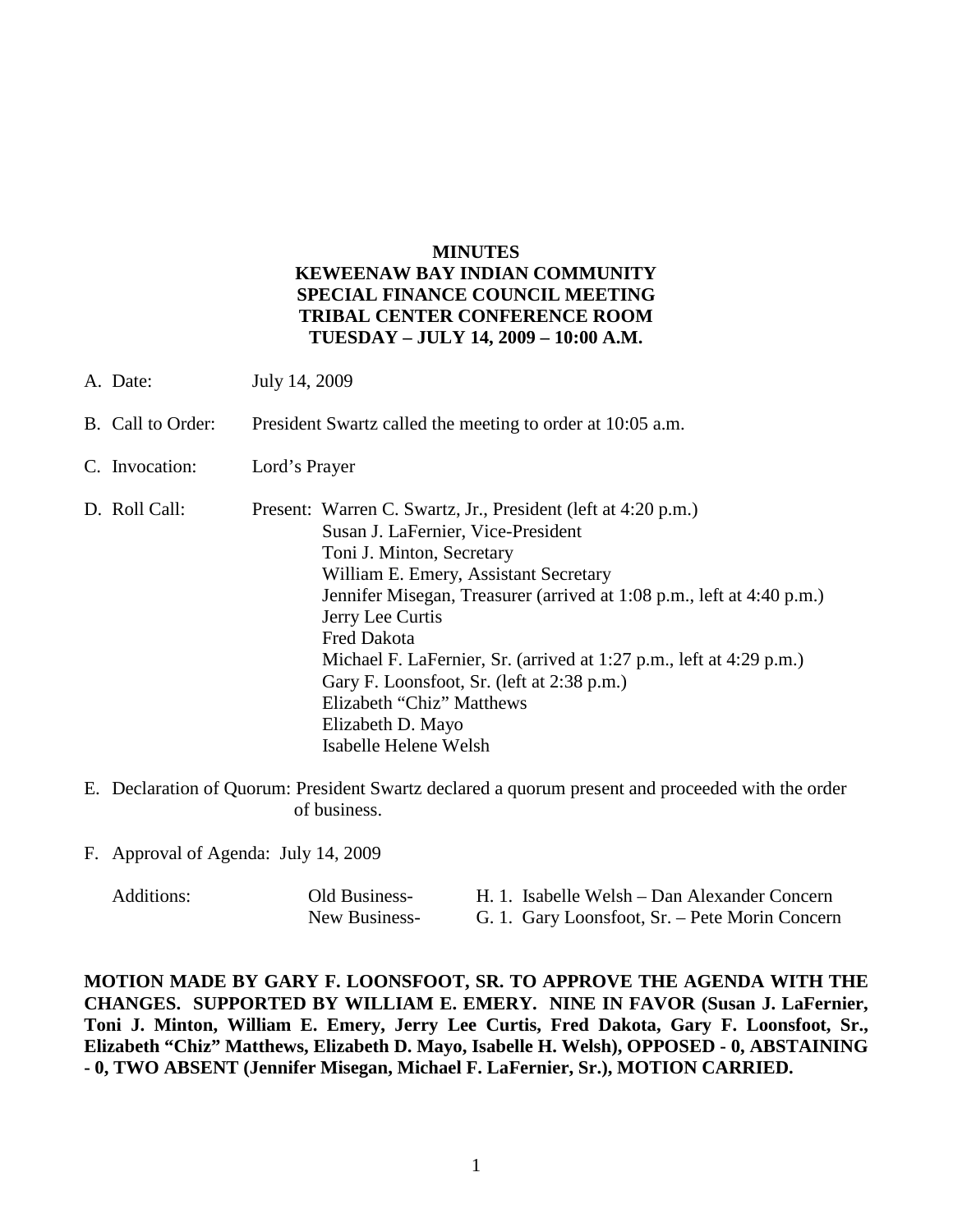- G. New Business:
	- 1. Gary Loonsfoot, Sr./Pete Morin/Diane Finley Pete Morin Concerns

Morin's Fireworks was broken into over the Fourth of July and he had fireworks, money and guns (3) stolen. He is concerned about the guns and what the police are doing. The Council recommended that Pete contact the Prosecutor, Heather Chapman, and Wanda Seppanen, Victims Of Crime Advocate.

- H. Old Business:
	- 1. Isabelle Welsh Dan Alexander Concern

Isabelle is concerned about Dan Alexander's boat issue and whether or not there was any follow up to his issue. President Swartz tried to reach him to inform him that it is a civil matter, not a treaty case. The question is ownership of the boat. Dan does not have the title to the boat, only a bill of sale. President Swartz will let Dan know that the attorney's office is aware.

- I. Closed Session:
	- 1. Finance Francis LaPointe/Larry Denomie/Dawn Richards/David Haataja/Lynn Haataja
	- 2. John Baker, Attorney
	- 3. Larry Denomie III, CEO
	- 4. Warren C. Swartz, Jr., President

**MOTION MADE BY WILLIAM E. EMERY TO GO INTO CLOSED SESSION AT 10:28 A.M. SUPPORTED BY ELIZABETH "CHIZ" MATTHEWS. SEVEN IN FAVOR (Susan J. LaFernier, Toni J. Minton, William E. Emery, Jerry Lee Curtis, Gary F. Loonsfoot, Sr., Elizabeth "Chiz" Matthews, Isabelle H. Welsh), TWO OPPOSED (Fred Dakota, Elizabeth D. Mayo), ABSTAINING - 0, TWO ABSENT (Jennifer Misegan, Michael F. LaFernier, Sr.), MOTION CARRIED.**

**Break: 10:49 – 11:05 a.m.**

**Lunch: 12:00 – 1:08 p.m.**

**Jennifer Misegan arrived at 1:08 p.m.**

**Mike LaFernier, Sr. arrived at 1:27 p.m.**

**Elizabeth Mayo returned from lunch at 1:34 p.m.**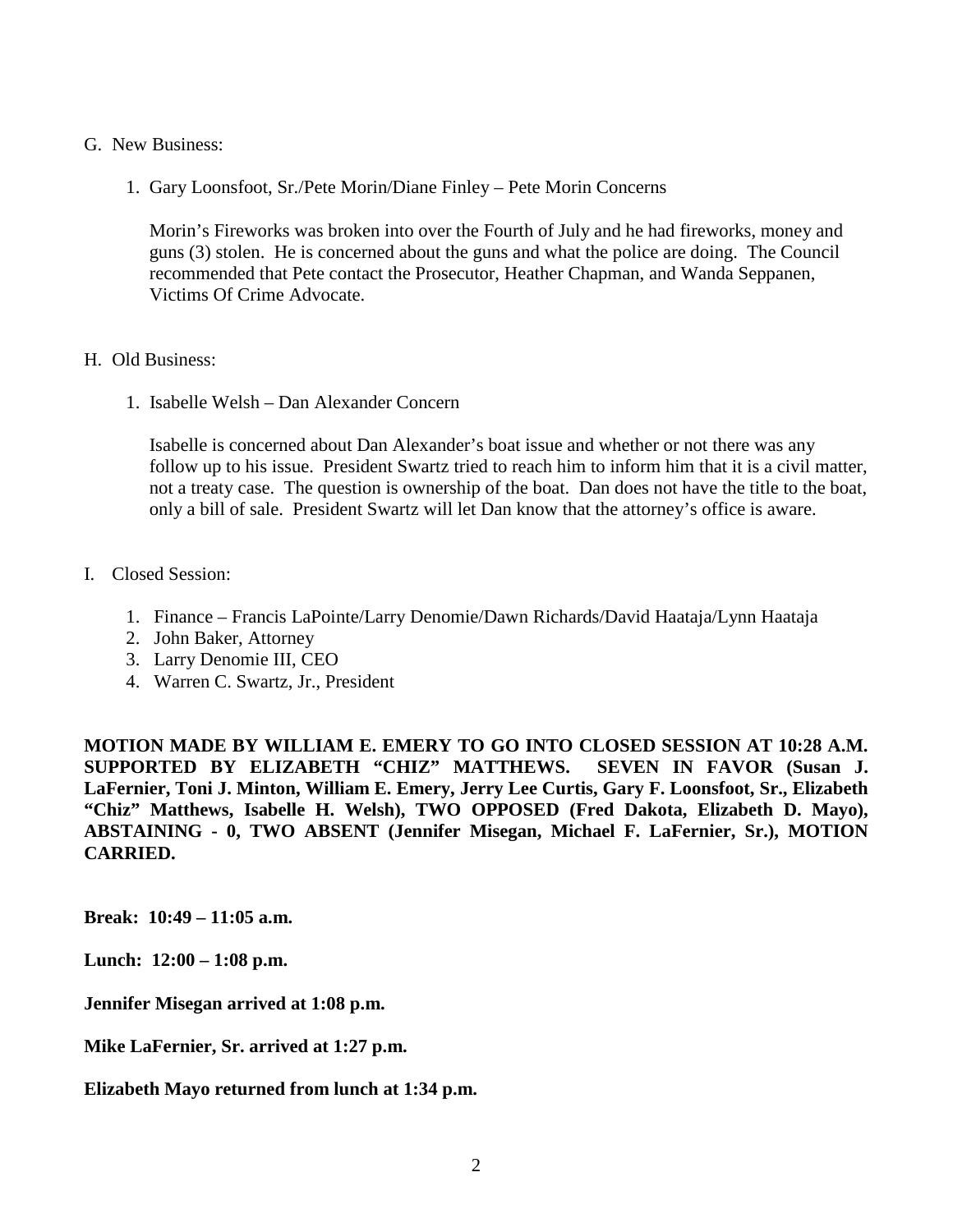**Break: 2:03 – 2:17 p.m.**

**Gary Loonsfoot, Sr. left at 2:38 p.m.**

**President Swartz left at 4:20 p.m.**

(Vice President LaFernier chaired the meeting)

**Mike LaFernier, Sr. left at 4:29 p.m.**

**Jennifer Misegan left at 4:40 p.m.**

**MOTION MADE BY FRED DAKOTA TO GO INTO OPEN SESSION AT 5:00 P.M. SUPPORTED BY WILLIAM E. EMERY. SEVEN IN FAVOR (Toni J. Minton, William E. Emery, Jerry Lee Curtis, Fred Dakota, Elizabeth "Chiz" Matthews, Elizabeth D. Mayo, Isabelle H. Welsh), OPPOSED - 0, ABSTAINING - 0, FOUR ABSENT (Warren C. Swartz, Jr., Jennifer Misegan, Michael F. LaFernier, Sr., Gary F. Loonsfoot, Sr.), MOTION CARRIED.**

Wildcat Fence Account –

**MOTION MADE BY ELIZABETH D. MAYO TO HAVE THE WILDCAT FENCE CHECKING ACCOUNT CLOSED AND TO PUT THE BALANCE OF FUNDS INTO THE WILDCAT FENCE PAYROLL ACCOUNT DUE THE TRIBE. SUPPORTED BY TONI J. MINTON. SEVEN IN FAVOR (Toni J. Minton, William E. Emery, Jerry Lee Curtis, Fred Dakota, Elizabeth "Chiz" Matthews, Elizabeth D. Mayo, Isabelle H. Welsh), OPPOSED - 0, ABSTAINING - 0, FOUR ABSENT (Warren C. Swartz, Jr., Jennifer Misegan, Michael F. LaFernier, Sr., Gary F. Loonsfoot, Sr.), MOTION CARRIED.**

Youth Director Position –

**MOTION MADE BY ELIZABETH D. MAYO TO POST THE YOUTH DIRECTOR POSITION AND TO APPOINT LISA DENOMIE AS INTERIM DIRECTOR UNTIL SOMEONE IS HIRED. SUPPORTED BY FRED DAKOTA. SEVEN IN FAVOR (Toni J. Minton, William E. Emery, Jerry Lee Curtis, Fred Dakota, Elizabeth "Chiz" Matthews, Elizabeth D. Mayo, Isabelle H. Welsh), OPPOSED - 0, ABSTAINING - 0, FOUR ABSENT (Warren C. Swartz, Jr., Jennifer Misegan, Michael F. LaFernier, Sr., Gary F. Loonsfoot, Sr.), MOTION CARRIED.**